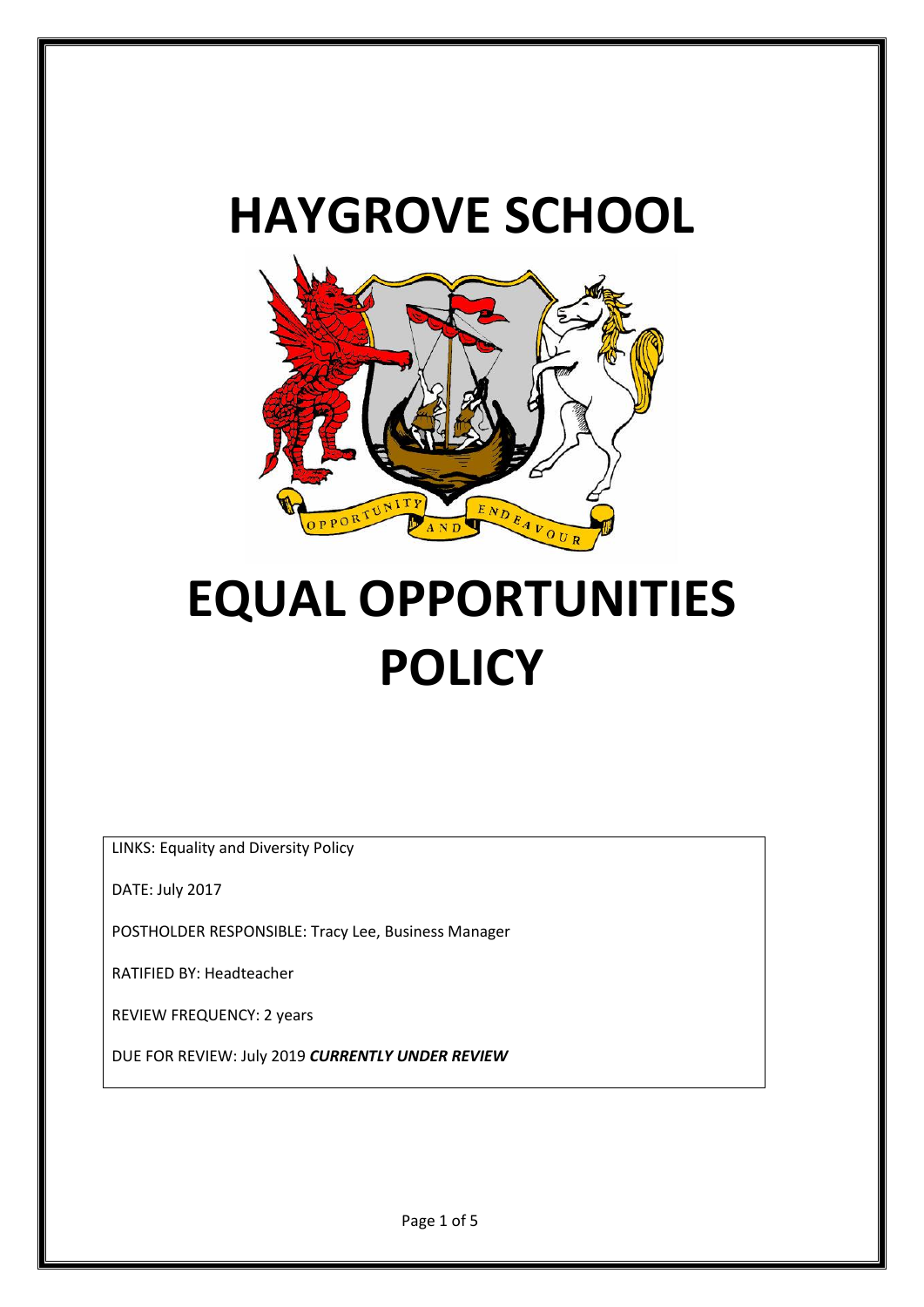## **Contents**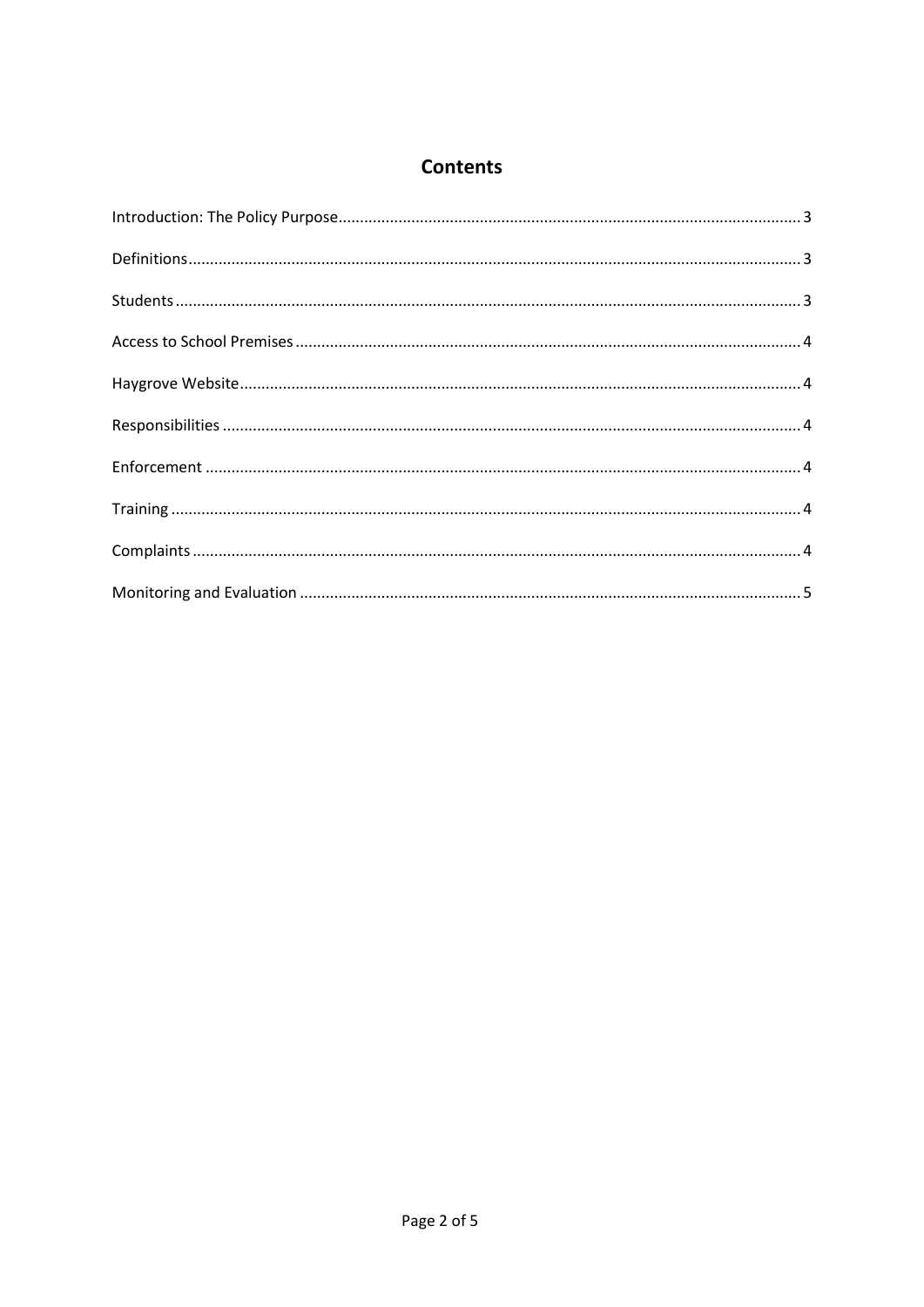## **HAYGROVE SCHOOL EQUAL OPPORTUNITIES POLICY**

#### <span id="page-2-0"></span>**Introduction: The Policy Purpose**

- At Haygrove School we are committed to promote equal opportunities in all aspects of examination and assessment procedures, regardless of age, disability, ethnic origin, gender, religion, sexual orientation or any other grounds not bearing on a person's ability or potential.
- We aim to ensure that no students receive less favourable treatment or are disadvantaged by conditions or requirements which cannot be shown to be justifiable.
- We are committed to providing an environment in which the rights and dignity of all students are respected, and which is free from discrimination, prejudice, intimidation and all forms of harassment including bullying.
- We are committed to a programme of action to ensure that this policy is implemented and monitored at a senior and individual level.

### <span id="page-2-1"></span>**Definitions**

- **Direct discrimination** is when a person is treated less favourably on the grounds of age, disability, ethnic origin, gender, religion, sexual orientation or any other grounds not bearing on a person's ability or potential.
- **Indirect discrimination** involves applying conditions or special requirements that fewer people in one group can comply with than those in another group. If the condition or requirement cannot be justified it would be in breach of this policy.

#### <span id="page-2-2"></span>**Students**

- Haygrove School works with awarding bodies to facilitate access to qualifications for students who are eligible for adjustments in examinations and assessments (i.e. through Access Arrangements or Special Consideration).
- We will comply with the guidance given in the JCQ publications *Access Arrangements and Reasonable Adjustments* and *A Guide to the Special Consideration Process* which have been designed and produced by the JCQ with the above aim in mind. The documents which are normally revised annually, can be found on the [JCQ website.](http://www.jcq.org.uk/) An example of Access Arrangements which can be made is the production of a modified paper for a candidate with a visual impairment.
- For examination boards that do not fall within the jurisdiction of the JCQ we will comply with the guidance given by the awarding body itself when applying for Access Arrangements and Special Consideration.
- We will ensure access and equality of opportunity for all in the qualifications we offer and in the processes and arrangements for assessment and awarding, whilst safeguarding the integrity of the qualifications.
- We will monitor and review our services to ensure that all students, regardless of their background or circumstances, enjoy a fair and equal opportunity to access them. We will take appropriate action where this is not the case.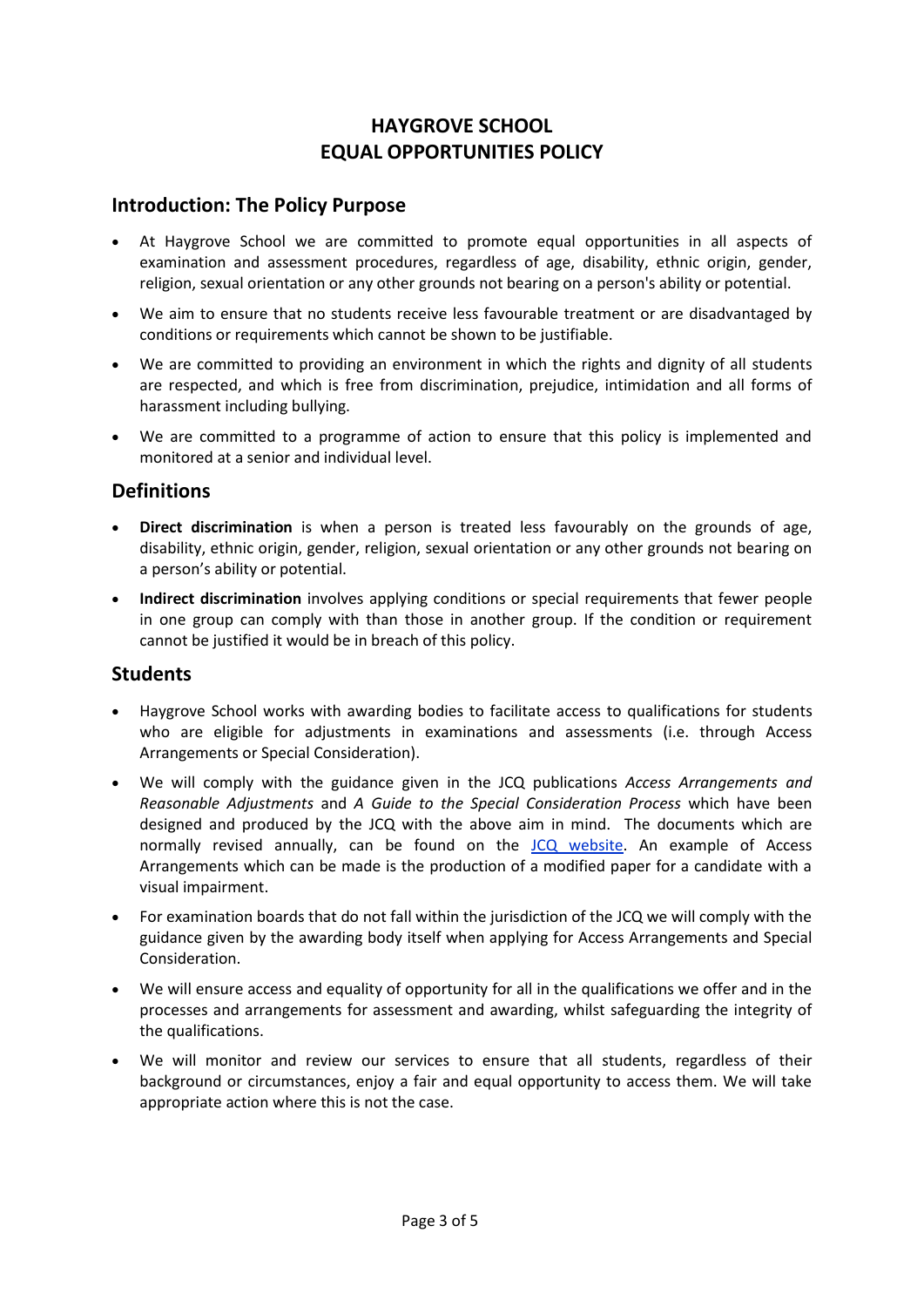## <span id="page-3-0"></span>**Access to School Premises**

- Haygrove School will consult with students and their parents to help identify ways of making services more accessible. Where it is not possible to make services fully accessible, we will endeavour to provide reasonable alternatives.
- We will keep our procedures under review to avoid and reduce potential difficulties for people with disabilities.
- We will carry out an audit of all premises and prioritise improvements with advice from staff users with disabilities.

## <span id="page-3-1"></span>**Haygrove Website**

 We will endeavour to ensure that the design and functionality of our website allows reasonable access to the content to all visitors, regardless of the computer platform and browsing technology they are using.

#### <span id="page-3-2"></span>**Responsibilities**

- The provision of equality of opportunity and the elimination of unlawful discrimination depends upon the commitment of all who work for Haygrove School. All staff and other part-time fee earning personnel engaged by us have personal responsibility for the practical application of this Policy and should ensure that they are familiar with it.
- Special responsibility for the practical application of the Policy falls upon the Senior Leadership Team who must work to embrace diversity across our workforce and our services.
- Overall responsibility for the implementation and monitoring of the application of this Policy rests with the Senior Leadership Team.

## <span id="page-3-3"></span>**Enforcement**

 Minor breaches of the Equal Opportunities Policy by staff will be dealt with informally by line managers. Where breaches are deliberate, serious or persistent, they will be treated as misconduct and will be dealt with accordingly under the appropriate procedure.

## <span id="page-3-4"></span>**Training**

 Equal opportunities will form an integral part of training relating to management and supervisory skills, in particular recruitment and selection, disciplinary and grievance matters.

## <span id="page-3-5"></span>**Complaints**

- If students feel that they have been discriminated against the first step is to raise the matter informally with their Head of Year. Should the situation not improve or should they experience further discrimination they can raise a formal complaint to a member of the Senior Leadership Team.
- We are committed to ensuring that complainants will not be victimised in any way for making such a complaint in good faith. Complaints of this nature will be dealt with seriously, as soon as possible and, as far as is reasonably practicable, in confidence.
- Any member of staff who is found to have committed an act of unlawful discrimination will be liable to disciplinary action.